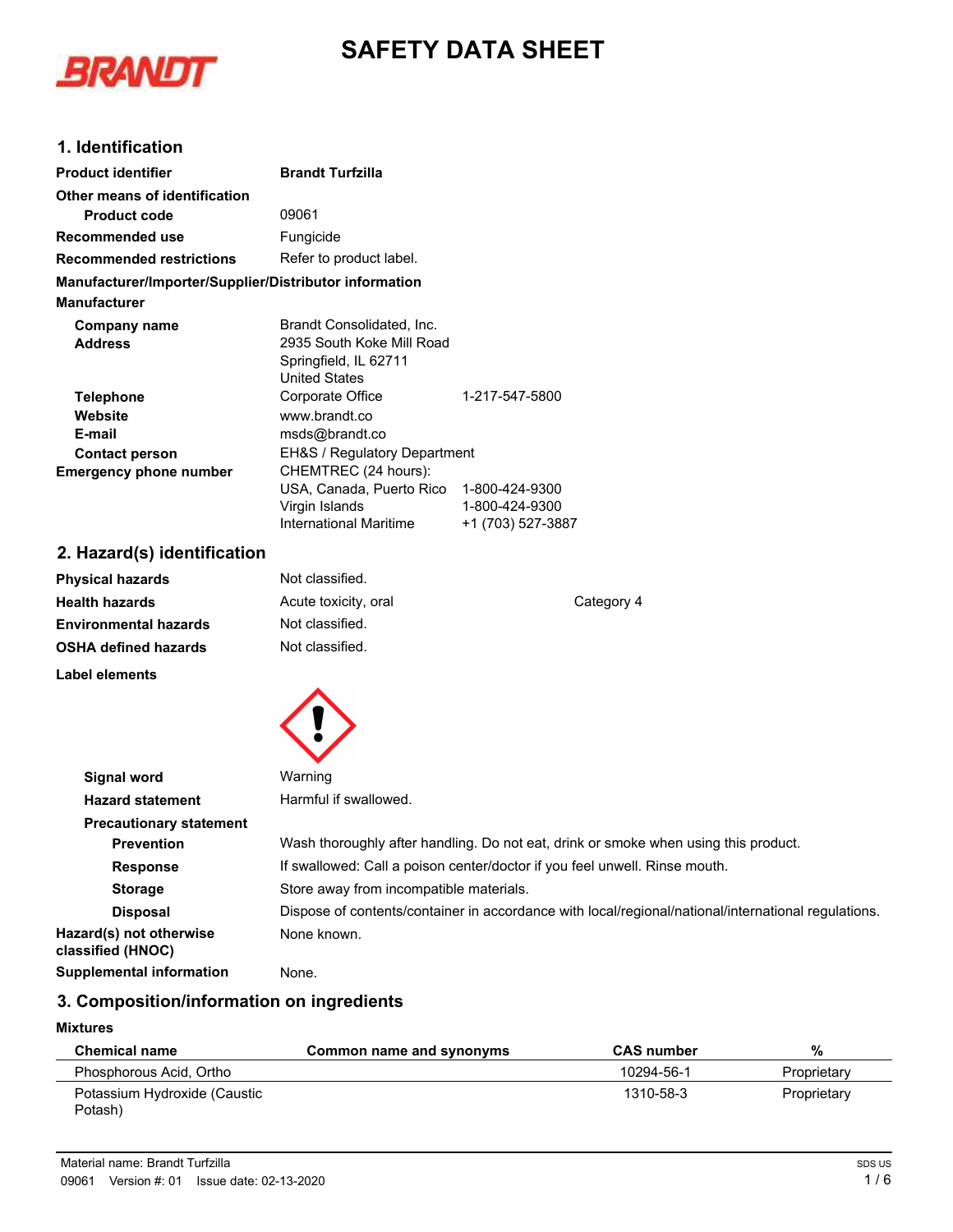## **4. First-aid measures**

| Inhalation                                                                   | Move to fresh air. Call a physician if symptoms develop or persist.                                                                                                          |
|------------------------------------------------------------------------------|------------------------------------------------------------------------------------------------------------------------------------------------------------------------------|
| <b>Skin contact</b>                                                          | Wash off with soap and water. Get medical attention if irritation develops and persists.                                                                                     |
| Eye contact                                                                  | Rinse with water. Get medical attention if irritation develops and persists.                                                                                                 |
| Ingestion                                                                    | Rinse mouth. If vomiting occurs, keep head low so that stomach content doesn't get into the lungs.<br>Get medical advice/attention if you feel unwell.                       |
| <b>Most important</b><br>symptoms/effects, acute and<br>delayed              | Direct contact with eyes may cause temporary irritation.                                                                                                                     |
| Indication of immediate<br>medical attention and special<br>treatment needed | Provide general supportive measures and treat symptomatically. Keep victim warm. Keep victim<br>under observation. Symptoms may be delayed.                                  |
| <b>General information</b>                                                   | Ensure that medical personnel are aware of the material(s) involved, and take precautions to<br>protect themselves. Show this safety data sheet to the doctor in attendance. |

## **5. Fire-fighting measures**

| Suitable extinguishing media<br>Unsuitable extinguishing<br>media | Water fog. Foam. Dry chemical powder. Carbon dioxide (CO2).<br>Do not use water jet as an extinguisher, as this will spread the fire.     |
|-------------------------------------------------------------------|-------------------------------------------------------------------------------------------------------------------------------------------|
| Specific hazards arising from<br>the chemical                     | During fire, gases hazardous to health may be formed.                                                                                     |
| Special protective equipment<br>and precautions for firefighters  | Self-contained breathing apparatus and full protective clothing must be worn in case of fire.                                             |
| Fire fighting<br>equipment/instructions                           | Move containers from fire area if you can do so without risk.                                                                             |
| <b>Specific methods</b><br><b>General fire hazards</b>            | Use standard firefighting procedures and consider the hazards of other involved materials.<br>No unusual fire or explosion hazards noted. |

### **6. Accidental release measures**

| Personal precautions,<br>protective equipment and<br>emergency procedures | Keep unnecessary personnel away. Keep people away from and upwind of spill/leak. Wear<br>appropriate protective equipment and clothing during clean-up. Ensure adequate ventilation. Local<br>authorities should be advised if significant spillages cannot be contained. For personal protection,<br>see section 8 of the SDS. |
|---------------------------------------------------------------------------|---------------------------------------------------------------------------------------------------------------------------------------------------------------------------------------------------------------------------------------------------------------------------------------------------------------------------------|
| Methods and materials for<br>containment and cleaning up                  | Large Spills: Stop the flow of material, if this is without risk. Dike the spilled material, where this is<br>possible. Absorb in vermiculite, dry sand or earth and place into containers. Following product<br>recovery, flush area with water.                                                                               |
|                                                                           | Small Spills: Wipe up with absorbent material (e.g. cloth, fleece). Clean surface thoroughly to<br>remove residual contamination.                                                                                                                                                                                               |
|                                                                           | Never return spills to original containers for re-use. For waste disposal, see section 13 of the SDS.                                                                                                                                                                                                                           |
| <b>Environmental precautions</b>                                          | Avoid discharge into drains, water courses or onto the ground.                                                                                                                                                                                                                                                                  |
| 7. Handling and storage                                                   |                                                                                                                                                                                                                                                                                                                                 |
| <b>Precautions for safe handling</b>                                      | Do not taste or swallow. Avoid prolonged exposure. When using, do not eat, drink or smoke.<br>Provide adequate ventilation. Wear appropriate personal protective equipment. Wash hands<br>thoroughly after handling. Observe good industrial hygiene practices.                                                                 |
| Conditions for safe storage,<br>including any incompatibilities           | Store in tightly closed container. Store away from incompatible materials (see Section 10 of the<br>SDS).                                                                                                                                                                                                                       |

### **8. Exposure controls/personal protection**

### **Occupational exposure limits**

The following constituents are the only constituents of the product which have a PEL, TLV or other recommended exposure limit. At this time, the other constituents have no known exposure limits.

| <b>US. ACGIH Threshold Limit Values</b><br><b>Components</b> | Type    | Value            |
|--------------------------------------------------------------|---------|------------------|
| Potassium Hydroxide<br>(Caustic Potash) (CAS<br>1310-58-3)   | Ceiling | $2 \text{ mg/m}$ |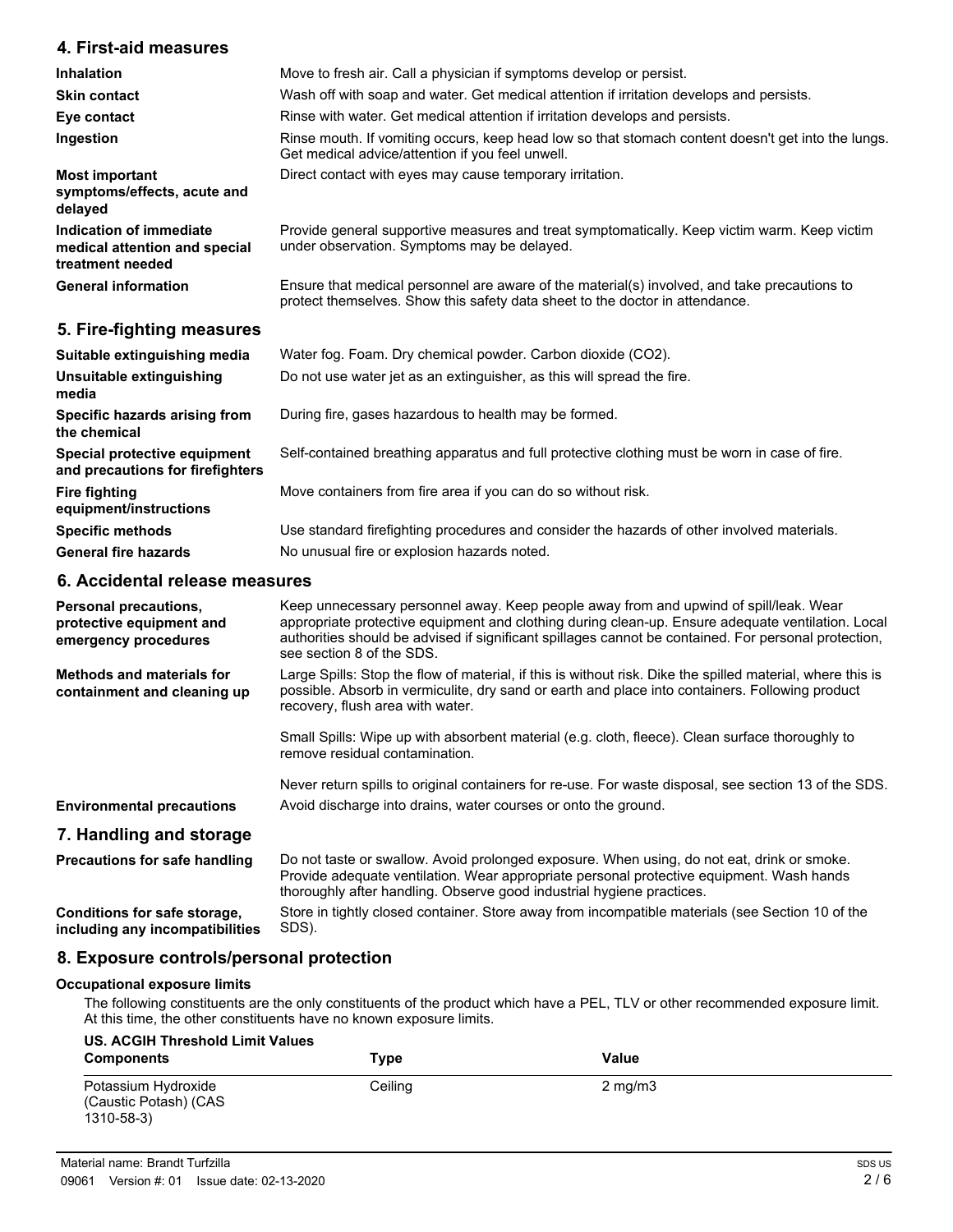| US. NIOSH: Pocket Guide to Chemical Hazards                |                                                                                                                                                                                                                                                                                                                                                                    |                                                                                                                                                                                          |  |
|------------------------------------------------------------|--------------------------------------------------------------------------------------------------------------------------------------------------------------------------------------------------------------------------------------------------------------------------------------------------------------------------------------------------------------------|------------------------------------------------------------------------------------------------------------------------------------------------------------------------------------------|--|
| <b>Components</b>                                          | Type                                                                                                                                                                                                                                                                                                                                                               | Value                                                                                                                                                                                    |  |
| Potassium Hydroxide<br>(Caustic Potash) (CAS<br>1310-58-3) | Ceiling                                                                                                                                                                                                                                                                                                                                                            | $2$ mg/m $3$                                                                                                                                                                             |  |
| <b>Biological limit values</b>                             | No biological exposure limits noted for the ingredient(s).                                                                                                                                                                                                                                                                                                         |                                                                                                                                                                                          |  |
| Appropriate engineering<br>controls                        | Good general ventilation should be used. Ventilation rates should be matched to conditions. If<br>applicable, use process enclosures, local exhaust ventilation, or other engineering controls to<br>maintain airborne levels below recommended exposure limits. If exposure limits have not been<br>established, maintain airborne levels to an acceptable level. |                                                                                                                                                                                          |  |
|                                                            | Individual protection measures, such as personal protective equipment                                                                                                                                                                                                                                                                                              |                                                                                                                                                                                          |  |
| <b>Eye/face protection</b>                                 |                                                                                                                                                                                                                                                                                                                                                                    | Wear safety glasses with side shields (or goggles). Face shield is recommended.                                                                                                          |  |
| <b>Skin protection</b><br><b>Hand protection</b>           | Wear appropriate chemical resistant gloves.                                                                                                                                                                                                                                                                                                                        |                                                                                                                                                                                          |  |
| <b>Other</b>                                               | Wear appropriate chemical resistant clothing.                                                                                                                                                                                                                                                                                                                      |                                                                                                                                                                                          |  |
| <b>Respiratory protection</b>                              | In case of insufficient ventilation, wear suitable respiratory equipment.                                                                                                                                                                                                                                                                                          |                                                                                                                                                                                          |  |
| <b>Thermal hazards</b>                                     | Wear appropriate thermal protective clothing, when necessary.                                                                                                                                                                                                                                                                                                      |                                                                                                                                                                                          |  |
| <b>General hygiene</b><br>considerations                   | work clothing and protective equipment to remove contaminants.                                                                                                                                                                                                                                                                                                     | Keep away from food and drink. Always observe good personal hygiene measures, such as<br>washing after handling the material and before eating, drinking, and/or smoking. Routinely wash |  |

# **9. Physical and chemical properties**

| <b>Appearance</b>                                 | Liquid.                                     |
|---------------------------------------------------|---------------------------------------------|
| <b>Physical state</b>                             | Liquid.                                     |
| Form                                              | Liquid.                                     |
| Color                                             | Clear.                                      |
| Odor                                              | Odorless.                                   |
| <b>Odor threshold</b>                             | Not available.                              |
| рH                                                | 5                                           |
| Melting point/freezing point                      | 716 $\degree$ F (380 $\degree$ C) estimated |
| Initial boiling point and boiling<br>range        | 2420.6 °F (1327 °C) estimated               |
| <b>Flash point</b>                                | Not available.                              |
| <b>Evaporation rate</b>                           | Not available.                              |
| Flammability (solid, gas)                         | Not applicable.                             |
| Upper/lower flammability or explosive limits      |                                             |
| <b>Flammability limit - lower</b><br>(%)          | Not available.                              |
| <b>Flammability limit - upper</b><br>(%)          | Not available.                              |
| Explosive limit - lower (%)                       | Not available.                              |
| Explosive limit - upper (%)                       | Not available.                              |
| Vapor pressure                                    | 0.00001 hPa estimated                       |
| Vapor density                                     | Not available.                              |
| <b>Relative density</b>                           | 1.38 g/cm3 (typical)                        |
| Solubility(ies)                                   |                                             |
| Solubility (water)                                | Not available.                              |
| <b>Partition coefficient</b><br>(n-octanol/water) | Not available.                              |
| <b>Auto-ignition temperature</b>                  | Not available.                              |
| <b>Decomposition temperature</b>                  | Not available.                              |
| <b>Viscositv</b>                                  | Not available.                              |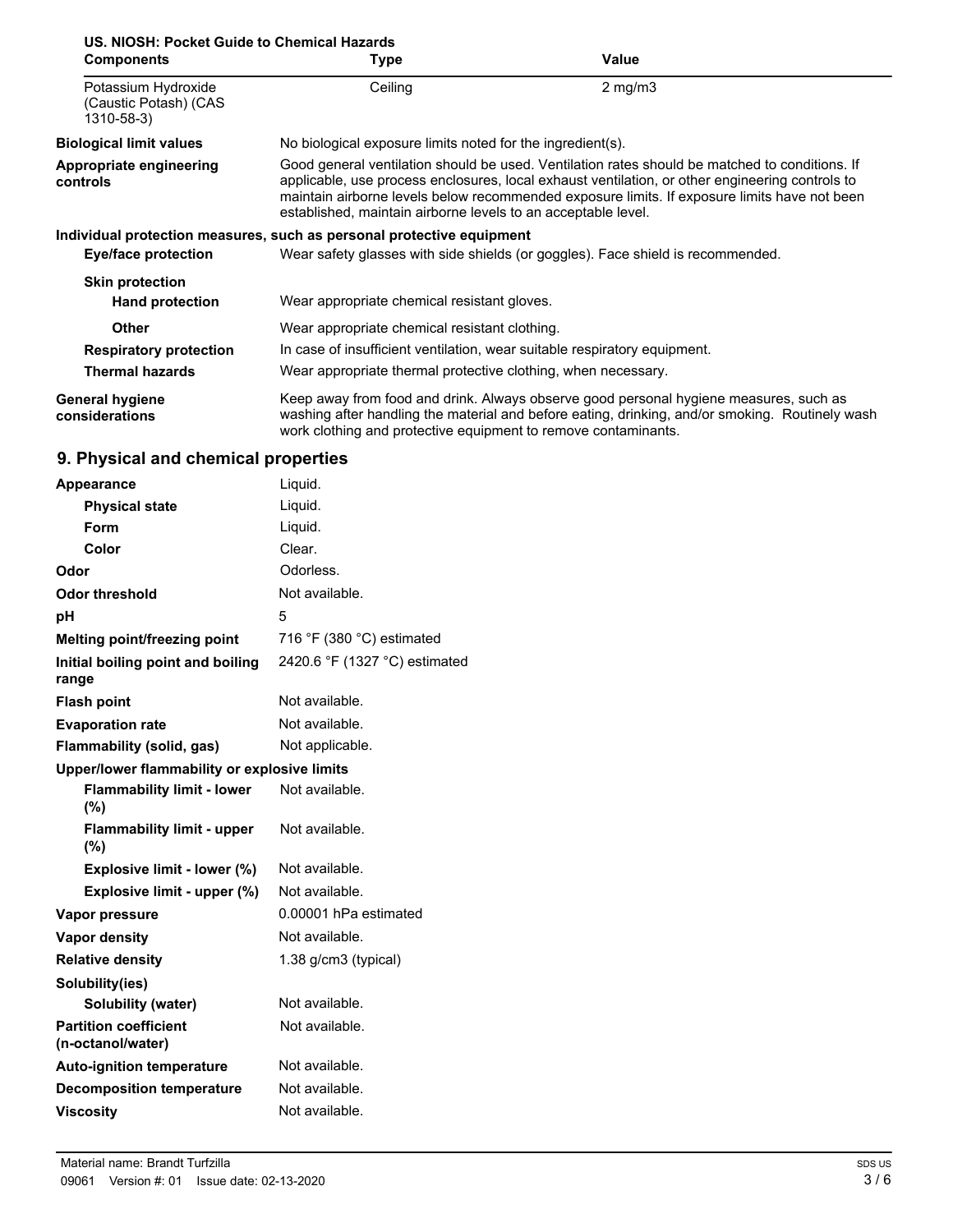| Other information           |                        |
|-----------------------------|------------------------|
| <b>Explosive properties</b> | Not explosive.         |
| <b>Oxidizing properties</b> | Not oxidizing.         |
| Pounds per gallon           | 11.52 lb/gal (typical) |

# **10. Stability and reactivity**

| <b>Reactivity</b>                            | The product is stable and non-reactive under normal conditions of use, storage and transport. |
|----------------------------------------------|-----------------------------------------------------------------------------------------------|
| <b>Chemical stability</b>                    | Material is stable under normal conditions.                                                   |
| <b>Possibility of hazardous</b><br>reactions | Hazardous polymerization does not occur.                                                      |
| <b>Conditions to avoid</b>                   | Contact with incompatible materials.                                                          |
| Incompatible materials                       | Acids. Maleic anhydride.                                                                      |
| <b>Hazardous decomposition</b><br>products   | No hazardous decomposition products are known.                                                |

# **11. Toxicological information**

# **Information on likely routes of exposure**

| <b>Inhalation</b>                                                                  | Prolonged inhalation may be harmful.                     |
|------------------------------------------------------------------------------------|----------------------------------------------------------|
| <b>Skin contact</b>                                                                | Knowledge about health hazard is incomplete.             |
| Eye contact                                                                        | Knowledge about health hazard is incomplete.             |
| Ingestion                                                                          | Harmful if swallowed.                                    |
| Symptoms related to the<br>physical, chemical and<br>toxicological characteristics | Direct contact with eyes may cause temporary irritation. |

### **Information on toxicological effects**

| <b>Acute toxicity</b>                                | Harmful if swallowed.                                                       |                     |
|------------------------------------------------------|-----------------------------------------------------------------------------|---------------------|
| <b>Product</b>                                       | <b>Species</b>                                                              | <b>Test Results</b> |
| <b>Brandt Turfzilla</b>                              |                                                                             |                     |
| Acute                                                |                                                                             |                     |
| Oral                                                 |                                                                             |                     |
| LD50                                                 | Rat                                                                         | 5460 mg/kg          |
| <b>Components</b>                                    | <b>Species</b>                                                              | <b>Test Results</b> |
| Potassium Hydroxide (Caustic Potash) (CAS 1310-58-3) |                                                                             |                     |
| <b>Acute</b>                                         |                                                                             |                     |
| Oral                                                 |                                                                             |                     |
| LD <sub>50</sub>                                     | Rat                                                                         | $273$ mg/kg         |
| <b>Skin corrosion/irritation</b>                     | Due to partial or complete lack of data the classification is not possible. |                     |
| Serious eye damage/eye<br>irritation                 | Due to partial or complete lack of data the classification is not possible. |                     |
| Respiratory or skin sensitization                    |                                                                             |                     |
| <b>Respiratory sensitization</b>                     | Due to partial or complete lack of data the classification is not possible. |                     |
| <b>Skin sensitization</b>                            | Due to partial or complete lack of data the classification is not possible. |                     |
| Germ cell mutagenicity                               | Due to partial or complete lack of data the classification is not possible. |                     |
| Carcinogenicity                                      | Due to partial or complete lack of data the classification is not possible. |                     |
|                                                      | IARC Monographs. Overall Evaluation of Carcinogenicity                      |                     |
| Not listed.                                          | OSHA Specifically Regulated Substances (29 CFR 1910.1001-1053)              |                     |
| Not listed.                                          | US. National Toxicology Program (NTP) Report on Carcinogens                 |                     |
| Not listed.                                          |                                                                             |                     |
| <b>Reproductive toxicity</b>                         | Due to partial or complete lack of data the classification is not possible. |                     |
| Specific target organ toxicity -<br>single exposure  | Due to partial or complete lack of data the classification is not possible. |                     |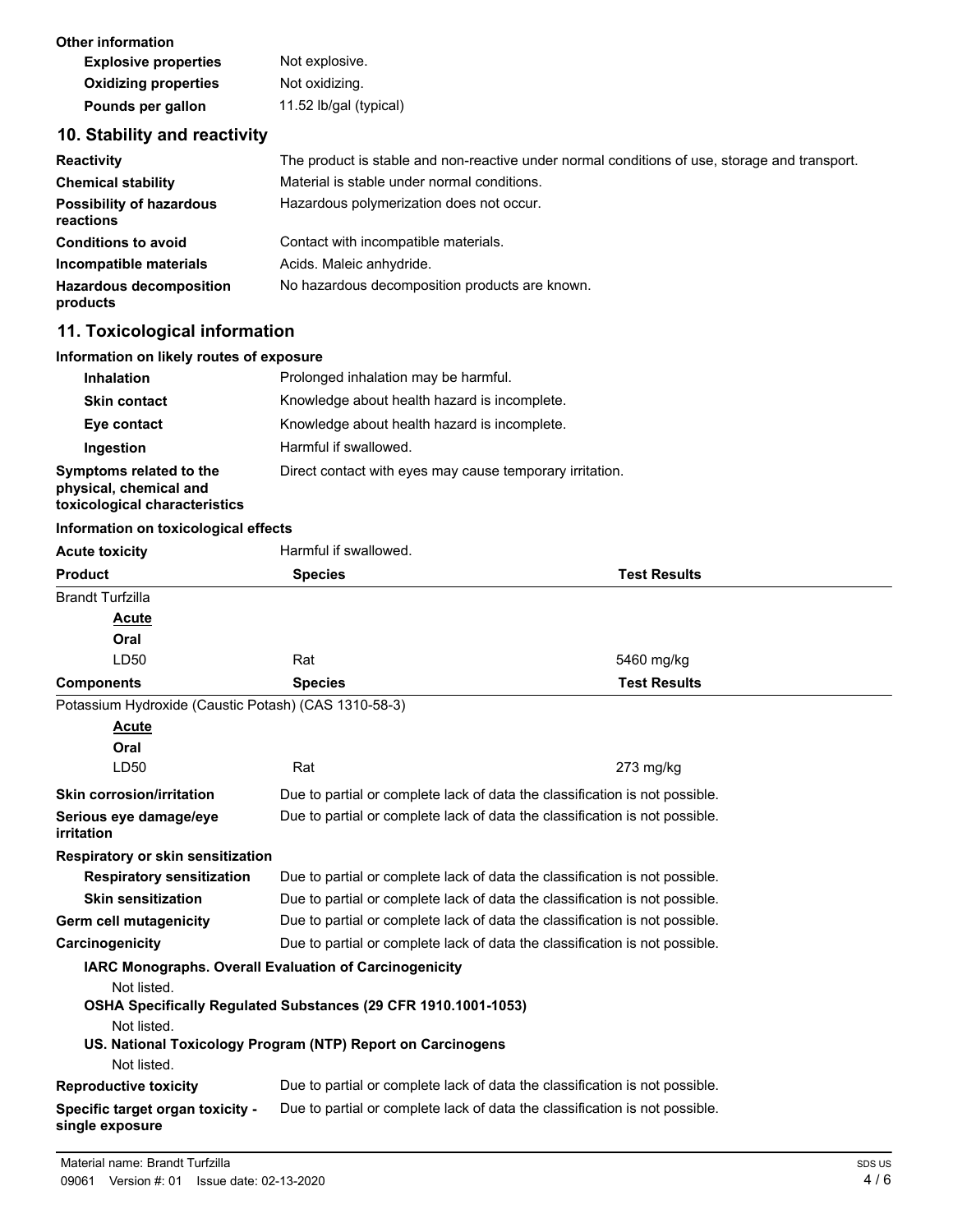| Specific target organ toxicity -<br>repeated exposure | Due to partial or complete lack of data the classification is not possible. |
|-------------------------------------------------------|-----------------------------------------------------------------------------|
| Aspiration hazard                                     | Due to partial or complete lack of data the classification is not possible. |
| Chronic effects                                       | Prolonged inhalation may be harmful.                                        |

# **12. Ecological information**

**Ecotoxicity**

The product is not classified as environmentally hazardous. However, this does not exclude the possibility that large or frequent spills can have a harmful or damaging effect on the environment.

| Fish<br><b>Species</b><br>Potassium Hydroxide (Caustic Potash) (CAS 1310-58-3)                                                                                                             | 1600 mg/l, 96 hours<br><b>Test Results</b><br>Western mosquitofish (Gambusia affinis) 80 mg/l, 96 hours |
|--------------------------------------------------------------------------------------------------------------------------------------------------------------------------------------------|---------------------------------------------------------------------------------------------------------|
|                                                                                                                                                                                            |                                                                                                         |
|                                                                                                                                                                                            |                                                                                                         |
|                                                                                                                                                                                            |                                                                                                         |
|                                                                                                                                                                                            |                                                                                                         |
|                                                                                                                                                                                            |                                                                                                         |
|                                                                                                                                                                                            |                                                                                                         |
|                                                                                                                                                                                            |                                                                                                         |
| No data is available on the degradability of any ingredients in the mixture.                                                                                                               |                                                                                                         |
| No data available.                                                                                                                                                                         |                                                                                                         |
| No data available.                                                                                                                                                                         |                                                                                                         |
| No other adverse environmental effects (e.g. ozone depletion, photochemical ozone creation<br>potential, endocrine disruption, global warming potential) are expected from this component. |                                                                                                         |
| 13. Disposal considerations                                                                                                                                                                |                                                                                                         |

| <b>Disposal instructions</b>             | Collect and reclaim or dispose in sealed containers at licensed waste disposal site. Incinerate the<br>material under controlled conditions in an approved incinerator. Dispose of contents/container in<br>accordance with local/regional/national/international regulations. |
|------------------------------------------|--------------------------------------------------------------------------------------------------------------------------------------------------------------------------------------------------------------------------------------------------------------------------------|
| Local disposal regulations               | Dispose in accordance with all applicable regulations.                                                                                                                                                                                                                         |
| Hazardous waste code                     | D002: Waste Corrosive material $[PH \le 2$ or $= >12.5$ , or corrosive to steel<br>The waste code should be assigned in discussion between the user, the producer and the waste<br>disposal company.                                                                           |
| Waste from residues / unused<br>products | Dispose of in accordance with local regulations. Empty containers or liners may retain some<br>product residues. This material and its container must be disposed of in a safe manner (see:<br>Disposal instructions).                                                         |
| <b>Contaminated packaging</b>            | Since emptied containers may retain product residue, follow label warnings even after container is<br>emptied. Empty containers should be taken to an approved waste handling site for recycling or<br>disposal.                                                               |

# **14. Transport information**

#### **DOT**

Not regulated as dangerous goods.

# **IATA**

Not regulated as dangerous goods.

# **IMDG**

Not regulated as dangerous goods.

# **15. Regulatory information**

# **US federal regulations**

This product is a "Hazardous Chemical" as defined by the OSHA Hazard Communication Standard, 29 CFR 1910.1200.

### **Toxic Substances Control Act (TSCA)**

**TSCA Section 12(b) Export Notification (40 CFR 707, Subpt. D)**

### Not regulated.

### **CERCLA Hazardous Substance List (40 CFR 302.4)**

Potassium Hydroxide (Caustic Potash) (CAS 1310-58-3) Listed.

### **SARA 304 Emergency release notification**

Not regulated.

### **OSHA Specifically Regulated Substances (29 CFR 1910.1001-1053)**

Not listed.